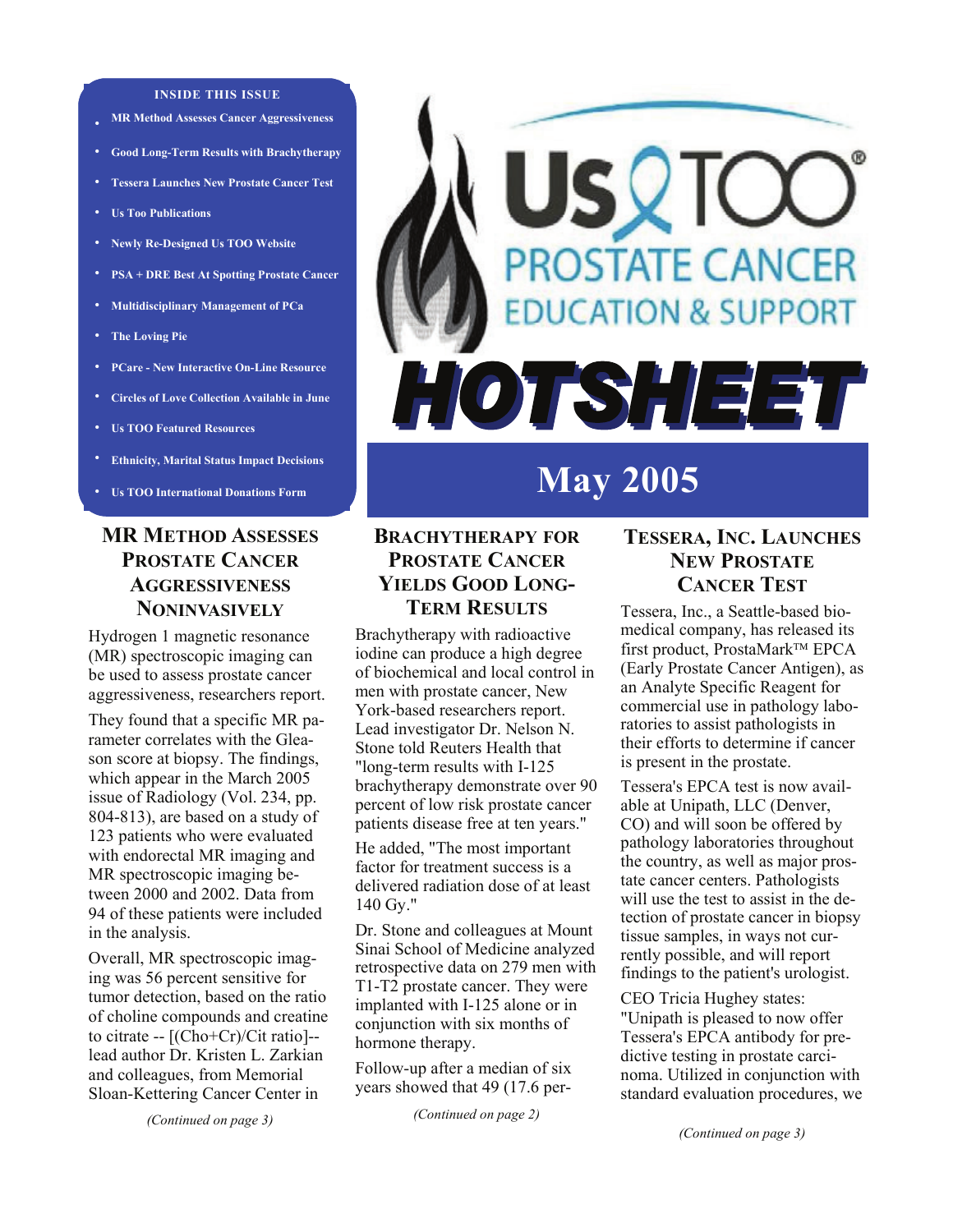#### **US TOO PUBLICATIONS**

In addition to the *HotSheet*, Us TOO offers a FREE e-mail based service called *NEWS You Can Use*  sponsored by Sanofi-Aventis, providing updates on the latest prostate cancer related news. To subscribe or link to the archives, simply visit the Us TOO website www.ustoo.org.

Items contained in Us TOO publications are obtained from various news sources and edited for inclusion. Where available, a point-ofcontact is provided.

References to persons, companies, products or services are provided for information only and are not endorsements. Readers should conduct their own research into any person, company, product or service and consult with loved ones and personal physician before deciding on **any** course of action.



NOT-FOR-PROFIT CHARITABLE CORPORATION DONATIONS / GIFTS TO **US TOO** ARE TAX DEDUCTIBLE. COPYRIGHT 2005 **US TOO** INTERNATIONAL INC.

**COMING MAY 10TH… NEWLY DESIGNED US TOO WEBSITE!** 

Our new website features expanded resources for patients, chapter leaders and anyone interested in learning more about prostate cancer.

Find updated information on:

Clinical Trials, Emerging Therapies and Resources for Patients and Family Members.

See new items available in our on-line store including: Blue Ribbon Car Magnets, PC Awareness Wristbands and more!

> **Find all this and more at WWW.USTOO.ORG**

#### **BRACHYTHERAPY**

*(Continued from page 1)* 

cent) experienced failure. This amounted to a 10-year freedom from failure rate of 78 percent, the team reports in the March issue of the Journal of Urology (Vol. 173, pp. 803-7).

The only significant variables were the radiation dose delivered to 90 percent of the gland (D90) and the risk group. Patients with a D90 of at least 140 Gy had a positive biopsy rate of 4.8 percent versus 20.5 percent in those given a lower radiation dose.

The risk ratio of biochemical failure, as reflected by three consecutive increases in prostate specific antigen, was as high as 4.4 in patients who received radiation doses of less than 140 Gy. The corresponding ratio was 5.3 in those receiving a dose of less than 120 Gy.

Overall, subjects receiving at least 140 Gy had a 90 percent chance of biochemical freedom from failure and a 95.2 percent likelihood of local control of the disease.

"Patients who receive lower doses of radiation," the investigators conclude, "are more likely to experience failure."

*Reuters Health, 14 March 2005* 

### **PSA + DIGITAL EXAM BEST AT SPOTTING PROSTATE CANCER**

A combination of both the blood PSA test and the digital rectal exam (DRE) appears to work best for detecting prostate cancer, according to early results the Prostate, Lung, Colorectal and Ovarian Cancer Screening Trial.

About 14% of men screened so far in the study tested positive for signs of prostate cancer. According to the researchers, 8% of men tested positive by PSA while 7% of men had a positive DRE.

Because only 1% of men had a positive result on both screening methods, the researchers say the findings support a continued need for both methods.

"We were hopeful some years ago that men could just have the PSA blood test, because men hate the DRE," Dr. Gerald L. Andriole Jr., head of urologic surgery at Barnes-Jewish Hospital. "We've found that if you omit the DRE, you'll miss a certain percentage of cancers."

The results appear in the March 16 issue of the *Journal of the National Cancer Institute* and the other in the March issue of the *Journal of Urology*.

*HealthDay News, 24 March 2005*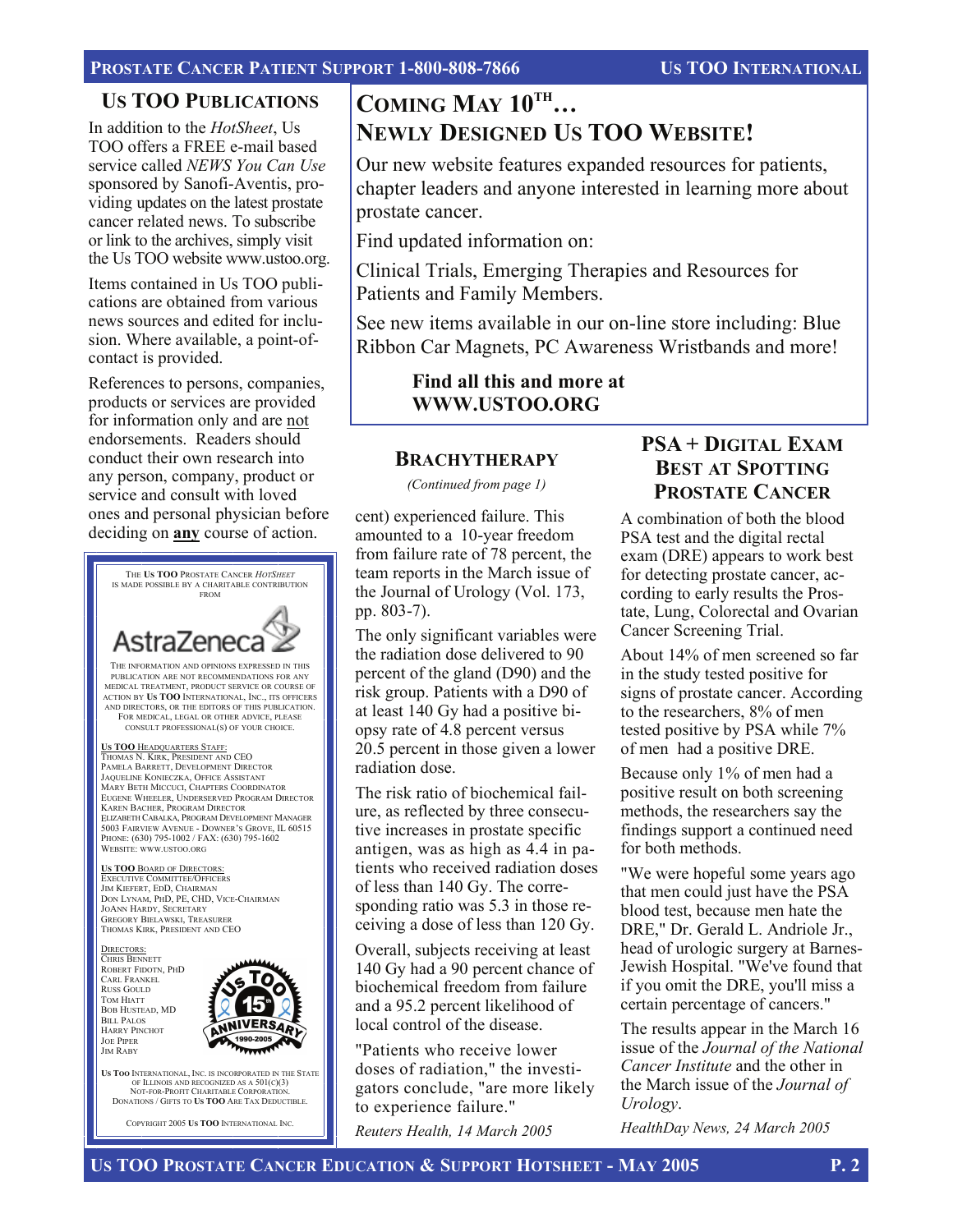#### **TESSERA**

*(Continued from page 1)* 

believe the EPCA test will be an important tool in the ongoing surveillance of prostate cancer patients. In addition, we predict that EPCA will contribute positively to future control of prostate cancer."

Published in the April 2004 Issue of the Journal of Urology, study findings from Dr. Robert Getzenberg, Director of the Brady Urological Research Institute at Johns Hopkins, indicate that prostate cancer can be detected as many as five years earlier by testing for the EPCA protein in biopsy tissue samples. Dr. Getzenberg explained that EPCA is a protein that indicates the earliest changes that occur in cells during the development of cancer.

Dr. Getzenberg's first manuscript on the EPCA prostate cancer blood test has been accepted for publication in the May 2005 edition of Cancer Research.

According to Dr. Getzenberg, "Our ultimate objective is to differentiate between aggressive and nonaggressive forms of prostate and colon cancer. Through our collaboration with Tessera over the past three years, we are making significant progress toward the achievement of this important goal."

Tessera has contracted Chemicon Int., located in Temecula, CA, to manufacture ProstaMark™ EPCA.

Tessera has licensed more than 60 markers from John Hopkins University and the University of Pittsburgh. ProstaMark™ EPCA is the first of these markers to be commercialized by Tessera.

Tessera is expects to commence clinical trials on its first blood test for prostate cancer before the end of this year.

*PRNewswire, 28 March 2005* 

## **MULTIDISCIPLINARY MANAGEMENT OF PROSTATE CANCER**

By Jim Kiefert, Chairman of the Board of Us TOO International

Following recent activities I feel encouraging words are in order for those of us dealing with prostate cancer. I am very excited by the medical communities providing leadership for communication and cooperation with the patient support and advocacy network.

For example, Us TOO was recently asked to participate in the International Oncology Network / International Urology Network Meeting held on March 18-20 in New Orleans, LA focusing on the "Multi-disciplinary approach to the management of the prostate cancer patient."

We were pleased to be able to give the patient perspective of screening, treatment, and follow through. The participants at the meeting heard about Us TOO education and support group activities and the mission and goals of Us TOO International.

Drs. Roy Berger and Neal Shore co-chaired the meeting held in New Orleans March 18-20. Experts shared information regarding improved and innovative screening, treatment, and management of patient care. It was a great opportunity for medical experts from different areas to share information and plan ways to work together for the benefit of the patient.

Also, on February 17-19 the first 2005 Multidisciplinary Prostate Cancer Symposium was held in Orlando, FL. This symposium was co-sponsored and developed by the American Society of Clinical Oncology (ASCO), the American Society for Therapeutic Radiology and Oncology (ASTRO), the Prostate Cancer Foundation (PCF), and the Society for Urology (SUO). This is the first time these organizations co-sponsored a multidisciplinary symposium on prostate cancer.

The symposium provided integrated education sessions from national and international opinion leaders in the field of prostate cancer. The spirit of sharing and cooperation flowed from session to session. There was news coverage of the Symposium and we featured an Associated Press article in the recent NEWS You Can Use, available on our webpage also. There is a wealth of information available on the Symposium web site for you to listen, observe and learn the latest in prostate cancer research and treatment at http://www.asco.org/ac/1,1003, 12-002517-00 18-0037,00.asp.

In both cases, it was remarkable to see some of the best and brightest working together to solve the dilemma of prostate cancer. That fills me with a great deal of encouragement in our fight against this disease.

#### **MR SPECTROSCOPY**

*(Continued from page 1)* 

New York, report. However, the sensitivity of the test was strongly influenced by the prostate biopsy Gleason score, ranging from 44 percent for lesions with  $3 + 3$ scores to 89 percent for those with scores of at least  $4 + 4$ .

The team also found that increasing [(Cho+Cr)/Cit ratio], as well as tumor volume assessed by MR, correlated with the Gleason score.

"One of the most challenging characteristics of prostate cancer is its variable biologic aggressiveness," the investigators note. "This study demonstrates that MR spectroscopic imaging has potential in the noninvasive assessment of prostate cancer aggressiveness."

*Reuters Health, 4 March 2005*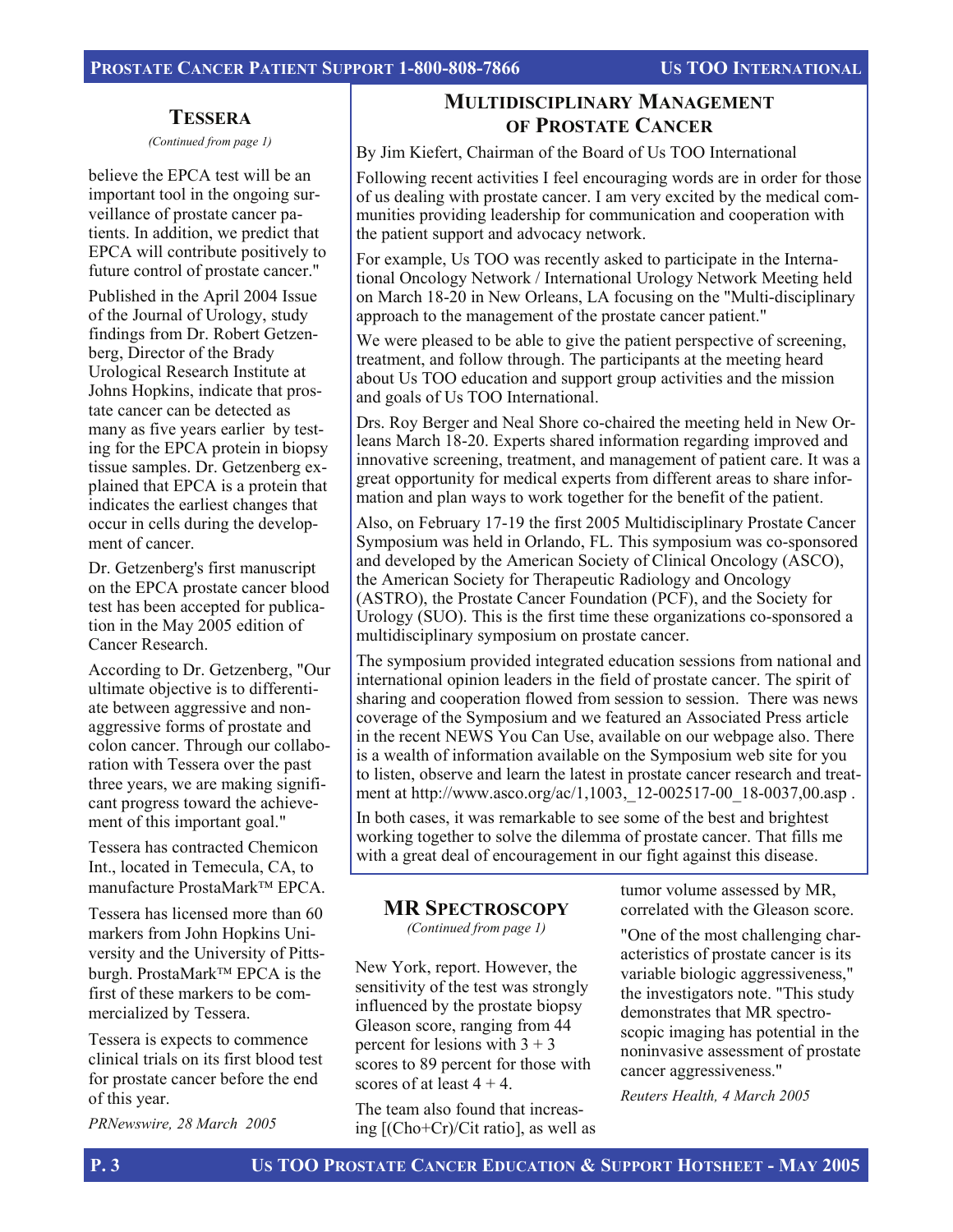#### **THE LOVING PIE By Ralph & Barbara Alterowitz**

[Editor's Note: This is the first of two articles on reviving intimacy after prostate cancer treatment. The second article will talk about the many treatments available for obtaining erections, how to use them, and their side effects.]

Intimacy and sexual pleasure is known to be essential to good physical and mental well being; it may even lengthen life. Unfortunately, many couples abandon intimacy after prostate cancer treatment, unaware that their intimacy can not only be revived but possibly made better than before. Often all a couple needs is a vision of what intimacy could and should be for them and how to go about regaining it.

The devastation wreaked on many couple's love life by prostate cancer is shown in the following comments from participants in an on-line forum.

#### Women's comments**:**

"Since his prostate cancer treatment, we have gradually settled back into pretty much a sexless marriage. We love each other. So, what has happened?"

"His libido seems to be totally gone. He has ED [erectile dysfunction] and doesn't seem to care. I had no clue this would happen when he was first diagnosed. Now I don't sleep and sometimes I think I can't live through this. But another day goes by and I do. I still can't believe this has happened to us."

"I'm not ready for celibacy. I am having a major problem coping with isolation, loneliness, and living with a guy who seems to have forgotten I am here."

#### Men's comments:

"I'm 51 years old...and I haven't touched my wife in I don't know how long. I don't feel like a man anymore." "Do I think about it? Most of the time, I try to keep my mind busy so that I don't think about it. I try to focus on other things. But there are moments when the thoughts slip through. I hear a song about making love... Or see a scene in a movie.... and am reminded that that is something I will never have again."

These couples all fell into hopelessness because they think erectile dysfunction (ED) means the end of intimacy. But other couples know that ED can open the door to a revived love life because it forces us to reinvent our sexual relationships. Some key insights from the happier side of the ED community include:

It is possible to make love after prostate cancer treatment, with or without mechanical aids or medications.

It is possible to have fabulous erection-free sex. That's because arousal, erection, and orgasm use different "wiring." Both men and women can experience sexual pleasure and orgasm without penetration.

If the goal is to express love for one another, there are wonderful and creative ways to be intimate. And intimacy means staying connected as a couple.

Both partners share the responsibility to talk about their sexual wants and needs, and to try new ways to give each other pleasure. But one partner has to have the courage to start the conversation.

#### **What Is "The Loving Pie?"**

In a good long-term relationship, love is the emotional underpinning for intimacy. Sex is really a combination of arousal, erection, and orgasm. Arousal is necessary for sex but there may be no erection or the man or woman may not have an orgasm. Many people think of arousal and erection as one because in younger men they seemed to happen simultaneously. But as men get older there is a delay between arousal and erection, and erection sometimes does not occur at all.

Certainly, if the man is distracted by something he and his partner have been arguing about, he is not likely to get aroused, and therefore he will not have an erection.

We like to use the metaphor of a pie to describe a loving relationship. (the scientific or technically oriented might want to think of it as an integrated system). Good sex is only achieved if all the parts are brought together. The pie's crust, the foundation for the entire relationship, represents the quality of the relationship and is ex-

pressed in the way the partners behave toward one another. If the crust falls apart, there is no pie.

The filling is a combination of ingredients that give the loving pie its unique flavor. The three primary ingredients are:

- communication
- an agreement by the couple to get to know each other again
- an atmosphere or general feeling of love that enables the couple to have sensual sex.

Mechanical aids or medications are toppings, because they may be used to enhance a sexual experience within the context of the filling. But they are not essential for good loving.

This is a surprise to people who are not aware they can have sex without erections. But erection-free sex can be a wonderful experience for both partners. Also, having sex without an erection changes the sexual experience.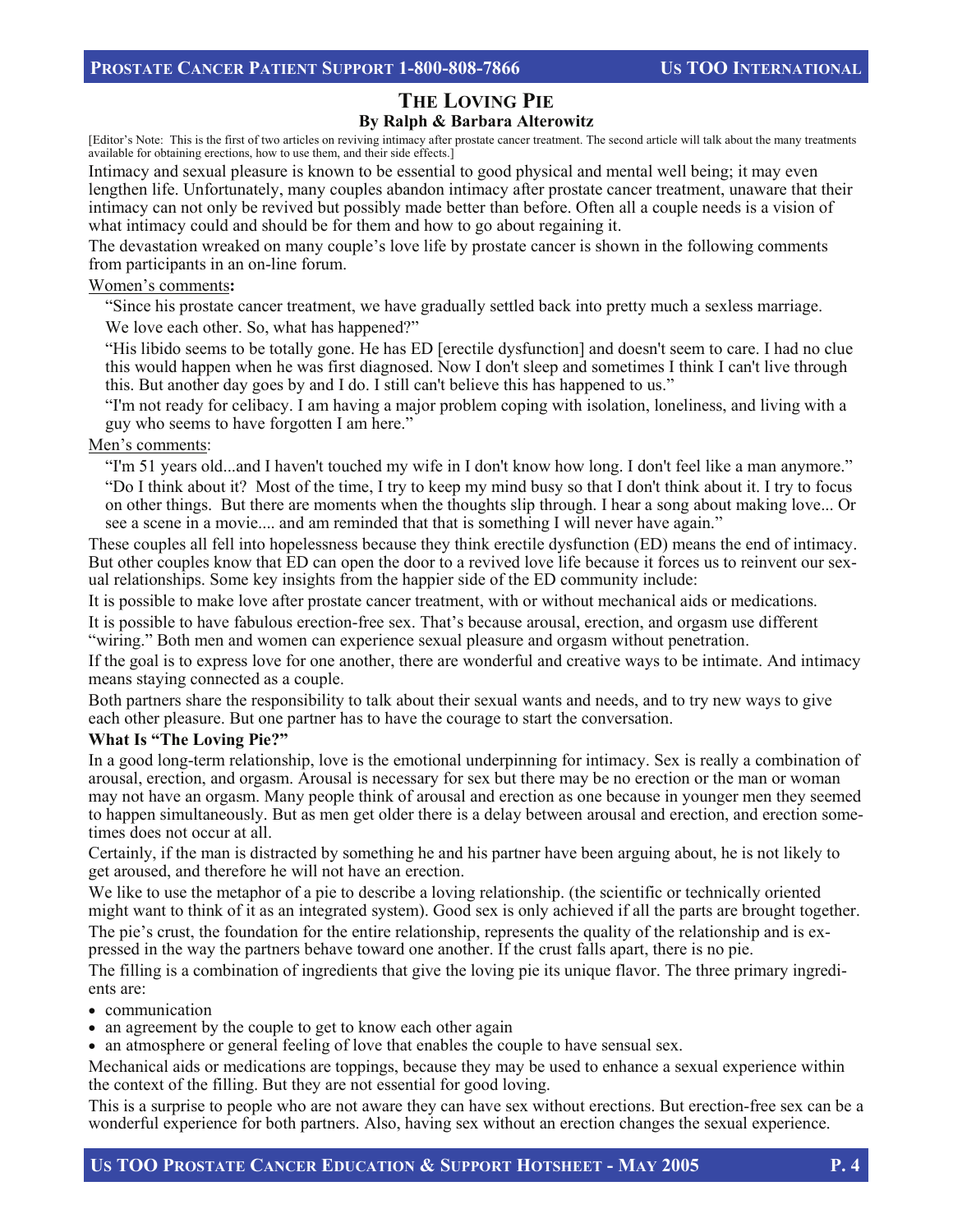#### **Let's take a closer look at making the loving pie.**

#### **The Crust**

Making the loving pie crust means getting out of a "rut" relationship—one that is routine, unappreciated, and tired—and developing a "crest" relationship—one that has creativity, respect, excitement, sensitivity, and togetherness.

Too often, a marriage becomes a roommate relationship, which does not foster arousal. It's important to revive the spirit that brought a couple together in the first place.

#### **The Filling**

*Communication* is the key to the loving pie filling, yet many couples do not understand what it means in everyday life. Communication is the ability of the partners to talk with each other about all aspects of their lives, especially the sensitive topic of sex. A couple cannot argue or be angry with each other much of the time and expect to get into the mood for good sex, or even plain sex. A relationship without communication is one where the major connection between the partners is missing.

Impotence is not a man's problem; it is a couple's problem. Very often a man's impotence becomes the 600 pound gorilla in the relationship, leading to a "conspiracy of silence" where neither partner wants to begin the process of dealing with it. As one man said "I try to think of other things and not say anything that will bring up sex." The partners must talk about their feelings about impotence, and about sexuality in general, if they want to develop the loving pie. Sexual likes and dislikes must also be expressed.

*Getting reacquainted* with each other is necessary because cancer and the treatment consequence of impotence change a couple's thinking about many aspects of life, not just loving. Getting reaquainted involves learning about one another again; that means taking time to touch one another, and to explore each other's personality and each other's anatomy.

Couples can't assume they know each other's bodies. People change as they age and the consequences of prostate cancer treatment often change where a man feels the most pleasure. So it's good to have touch sessions and tell each other where the pleasure is greatest.

Finally, to get on the road to sensual sex, it helps to start to *think love, not sex.* Getting in the mood for sex means thinking about the pleasures of kissing, touching sensitive areas, and creating a sensual mood. Each session of love making is a chance to learn and try different things, positions and techniques. Focusing on what is commonly called foreplay can reduce the anxiety about erection and intercourse, and heighten the pleasure. Sometimes people lose sight of the fact that great sensual sex is a whole-body experience, that involves all your senses and your mind and soul.

#### **The Toppings**

Toppings can change the taste of a pie. They can enhance the basic flavor and vary the taste of the same pie. The same is true for the toppings of the loving pie – the aids and medications. Toppings can help men obtain or improve the rigidity of an erection. These can be pills such as Viagra, Levitra, and Cialis, or injections, or devices such as vacuum pumps or splints, or implants.

One reason so much attention must be given to the crust and the filling is that medications generally increase erectile quality only when there is arousal. This means the emotion of love has to be in place before medication can create the physical condition for sex.

This is one of the reasons why we say that using a topping as a filling doesn't work. If a couple just wants sex, but doesn't have the love, taking a pill won't help. It's the same as the man who said that he took a Viagra and read the newspaper for an hour and nothing happened. And using a mechanical aid might provide the ability to have wham-bam sex, but it probably won't be truly pleasurable for both partners.

On the other hand, if an aid or medication topping is combined with the "crust" of a good relationship and a delicious "filling" of good communicating, understanding each other's personality and bodies, and sensual enjoyment, the loving pie is absolutely delicious.

As with any other treat you have given yourselves over your life together, a loving pie takes time to prepare properly, so savor it.

*Ralph and Barbara Alterowitz, husband and wife, are popular speakers, intimacy counselors and co-authors of Intimacy with Im*potence: The Couple's Guide to Better Sex After Prostate Disease*, (2004, Da Capo Press). The book is available through www. renewintimacy.org with proceeds furthering education efforts on intimacy after cancer, at bookstores, and will be part of Us TOO's*  Circles of Love Care Kit*, an education and support program for companions and family members of prostate cancer patients. Us TOO Circles of Love Care Kits will be available Father's Day, June 2005 at www.ustoo.org or 1-800-808-7866. They are prostate cancer activists and members of the American Association of Sex Educators, Counselors, and Therapists.*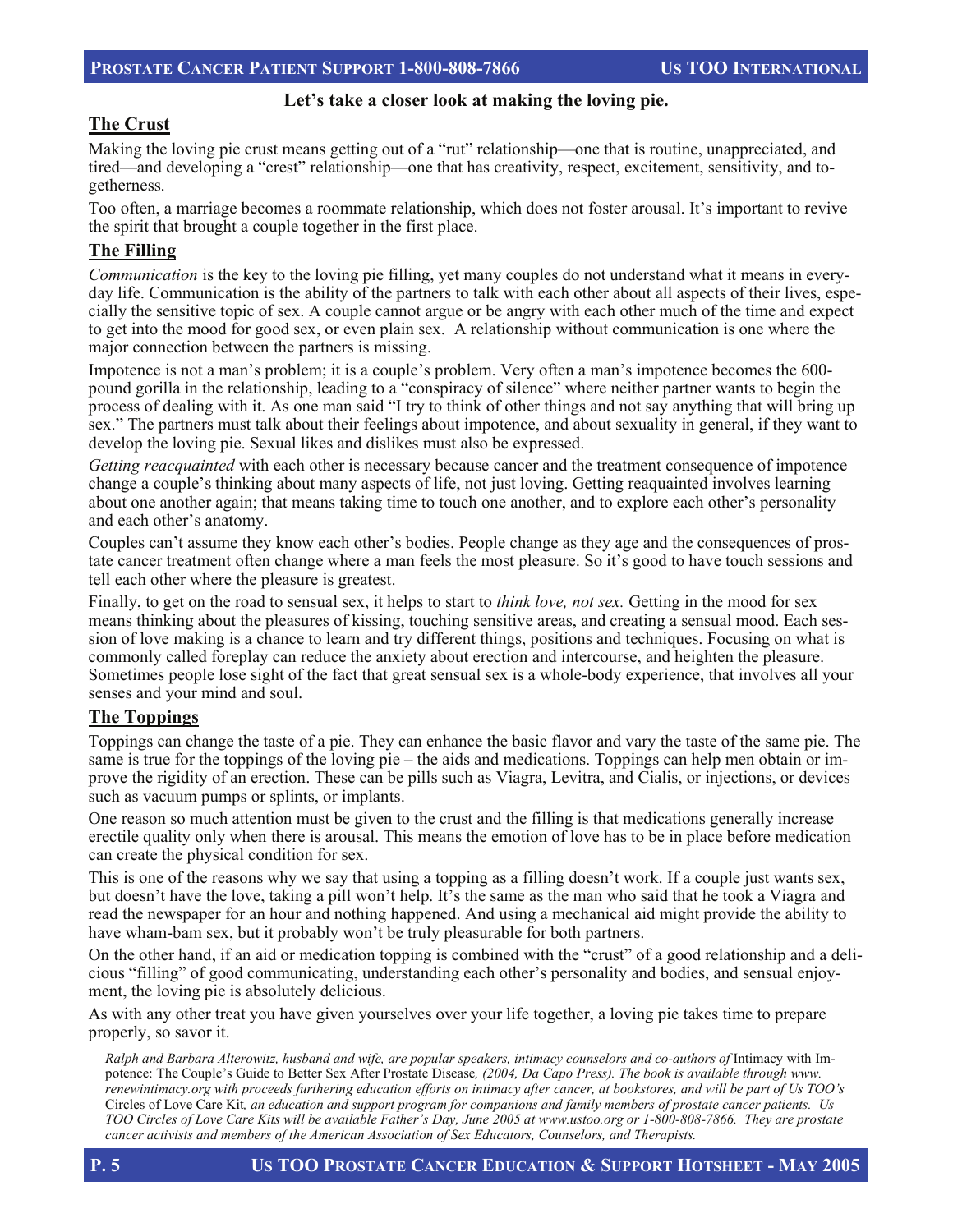### **PCARE - NEW INTERACTIVE ON-LINE RESOURCE FOR PATIENTS AND LOVED ONES**

Being diagnosed with prostate cancer can be frightening and overwhelming for both you and your loved ones.

As you begin to come to terms with this diagnosis, you may have a lot of questions about the disease and its treatments. One thing to remember is that dramatic improvements in early detection, diagnosis and treatment can offer hope and reassurance.

Overall, the prognosis for prostate cancer patients has dramatically improved compared with years ago. The American Cancer Society reported the five-year survival rate for all stages of prostate cancer combined has increased from 67 percent to 99 percent during the past 20 years.

This means more men are living longer after diagnosis. And according to the American Cancer Society the five-year relative survival rate for patients whose cancers are detected while still in the local and regional stages is 100 percent.

Still, a good first step is to learn as much as you can about the disease and the treatment options. Many patients with advanced prostate cancer seek information from sources in addition to consulting with their physician. For example, in a survey of 783 patients with advanced prostate cancer, the Internet was universally selected as one of the most frequently used resources.

An innovative on-line program has recently been launched by TAP Pharmaceutical Products Inc. called, "PCare – Be Informed. Be Strong. Be Heard." The program is designed to help patients with

advanced prostate cancer and their loved ones take a more active role in the treatment of the disease, and can be accessed at www.pcare. info. The program is an interactive website that is designed to provide unique, informative content and practical information, including an overview of the illness, therapy options and side effects, nutritional information, and key resources.

When patients or loved ones sign up for this on-line resource, they will receive personalized information via e-mail. Patients also will receive a personalized discussion guide with tips and questions designed to facilitate informed discussions with their doctors.

It's important to be prepared for visits to your doctor. Be sure to write down answers so that you can review the information at a later time. By learning about prostate cancer and its treatment, and then talking frankly about it with your doctor, you are taking an active role in your care.

You, your loved ones, and your doctor and other health care providers are becoming a team.

Communication among the members of this team is vitally important. In fact, many people with cancer find that engaging in open, honest communication with everyone from family and friends to doctors and other health care providers helps relieve the stress and anxiety they face.

Active participation in PCare begins with an easy, on-line enrollment process. Visit www.pcare. info/107 and complete a brief survey on your current condition, outlook and treatment.

#### **NEW COMPANIONS AND FAMILY RESOURCE COMING SOON**

Prostate cancer is a disease of the patient, the partner or spouse, and the family. While the patient experiences cancer in their body, those closest to the patient have an experience of prostate cancer that is very real as well.

The experience of companions and family members can leave them feeling helpless, confused and alone. Their lives are also dramatically impacted by the diagnosis and treatment of prostate cancer.

Us TOO created **The Circles of Love** Education and Support Program to acknowledge empower and support companions, partners, spouses and family members of men with prostate cancer. We know companions, spouses, and family members create a tangible intertwined circle of support - a CIRCLE OF LOVE – that surrounds the men they love.

Since the beginning of time, we have been sharing our stories as a way to connect, teach, inspire and inform. In the many Us TOO support groups and online communities, it is the stories of those who sit there with you or post their thoughts that connect you to each other, creating context, perspective and often the possibility for inner emotional healing.

**The Circles of Love Collection,** one component of the forthcoming **Companions & Families Care Kit**, includes sixteen inspiring stories of companions & families facing prostate cancer.

One remarkable story comes from Jo Ann Hardy, the Secretary of the Us TOO Board of Directors. Jo Ann recounts the journey she and her husband, Jerry, have taken from the paralysis of fear at diagnosis to a sense of possibility. Particularly poignant is the story of how this young African Ameri- *(Continued on page 7)*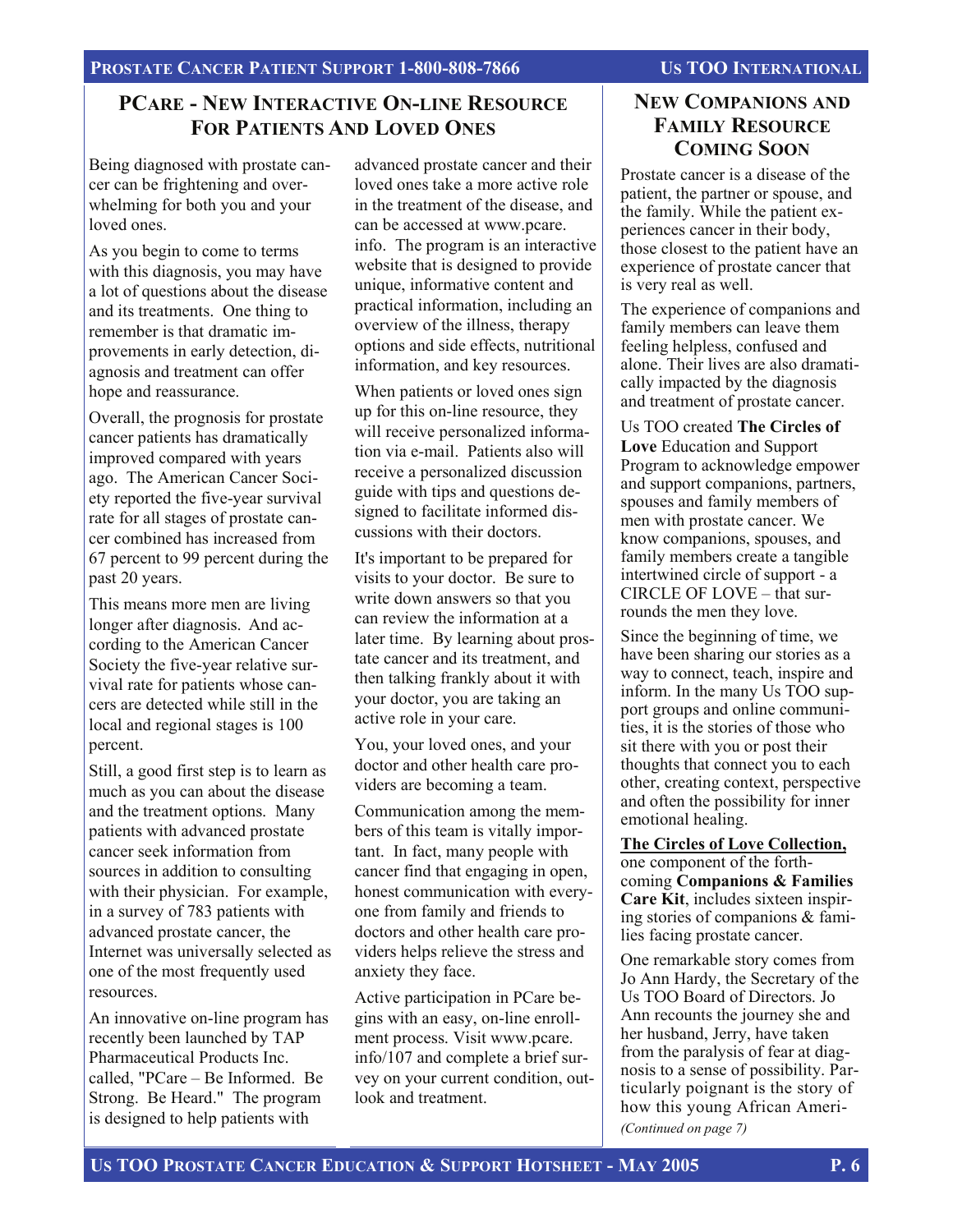#### PROSTATE CANCER PATIENT SUPPORT 1-800-808-7866 US TOO INTERNATIONAL

#### **CIRCLES OF LOVE**

*(Continued from page 6)* 

can couple found an Us TOO support group shortly after Jerry's diagnosis.

*"We entered into the meeting, feeling too young and surely out of place. They embraced us, patched us up and confidently told us we would be back in one month. It was like landing in a warm comfortable feather bed! These were OUR people, and they were right. One month later we were back.* 

Also included in **The Circles of Love Collection** is the touching story of another Us TOO Board member, Jim Keifert, the Us TOO Chairman of the Board, and his wife, Maureen. In a chapter called *"The Gains from Loss"*, Maureen shares their path of learning, growing, and sharing they have traveled as a result of prostate cancer.

In the mid-90's, after Jim began freely discussing his journey, the both began supporting others with prostate cancer in any way they could. They started a support group still in place today, which

includes separate time for men and women during the last 30-minutes of each meeting.

*"We don't want others to not be able to talk about their struggles. We want to encourage them to stay calm, not panic, read, learn and talk."*

Nancy Peress, who manages thirteen of the fourteen Us TOO Prostate Pointers online communities, shares her journey as the daughter of a prostate cancer patient. In a chapter entitled, *"Our Tiny Village",* Nancy shares the power and

*(Continued on page 8)* 

### **US TOO FEATURED RESOURCES To order or find, visit www.ustoo.org**

**1) NEW! Prostate Cancer Car Magnets – \$5.00 each plus S+H** 



- **2)** *STRIVE* **Initiative Wristbands \$1.00 each plus S+H**
- **3) HotSheet Subscriptions \$35 for 12 issues**  Unable to regularly attend chapter meetings? No access to the Internet? Don't miss an issue—we can deliver it right to your home or office!
- **4)** *"What You Need To Know For Better Bone Health"* **FREE Us TOO brochure**
- **5) 100 Questions & Answers About Prostate Cancer \$14.95 includes S+H** By Pamela Ellsworth, MD, John Heaney, MD, Cliff Gill

#### **6) Prostate Cancer Resource Kit – \$18.95 includes S+H**

Included in this handy boxed kit:

 **A Primer on Prostate Cancer** – by Dr. Stephen Strum and Donna Pogliano  **Know Your Options** – from Us TOO and the National Cancer Institute (NCI)  **Prostate Cancer Treatment Guidelines for Patients** – from the National Comprehensive Cancer Network (NCCN) and the American Cancer Society  **What You Should Know About Prostate Cancer** – from Prostate Cancer Research Institute (PCRI)  **Prostate Cancer Resource Guide** – from the American Foundation for Urologic Disease (AFUD)  **Us TOO / Phoenix 5 CD-ROM** – developed by Robert Young

**7) Understanding Prostate Cancer: A Patient's Resource Kit – \$7.50 includes S+H** 

 Included in this handy boxed kit**: Humanizing Prostate Cancer: A Physician-Patient Perspective** – by Roger E. Schultz, MD (Physician), and Alex W. Oliver (Patient)  **Living With Prostate Cancer** – booklet  **Know Your Options – from Us TOO and the National Cancer Institute (NCI) Living With Advanced Prostate Cancer video – patient testimonials on Viadur**®

- **8) Prostate Pointers Virtual Support Communities FREE at www.prostatepointers.org**
- **9) Us TOO Prostate Cancer** *NEWS You Can Use* **–FREE e-News**

*Proceeds from all items benefit Us TOO's FREE programs, support services and educational materials for prostate cancer patients and their families*